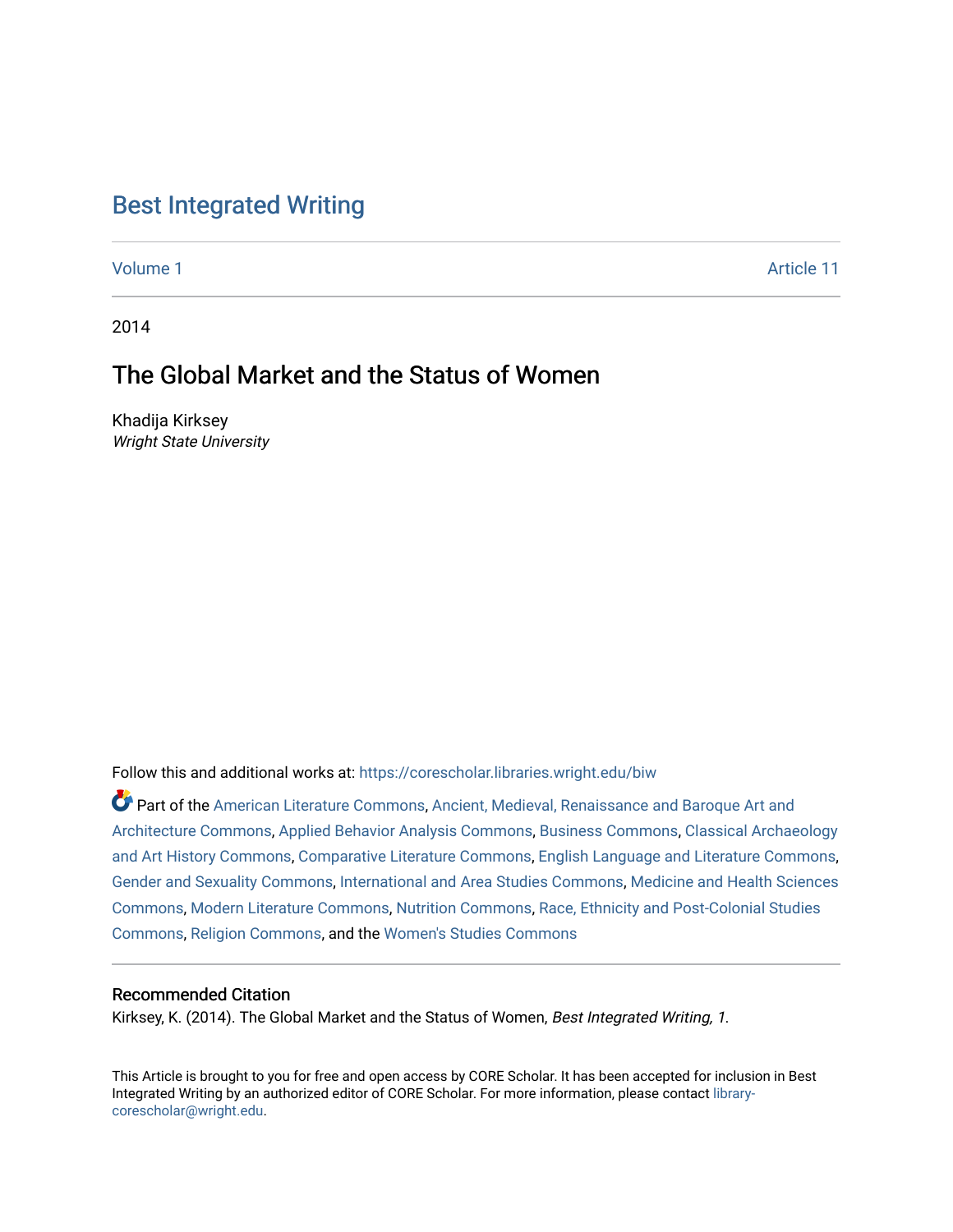**Best Integrated Writing: Journal of Excellence in Integrated Writing Courses at Wright State**

Fall 2014 (Volume 1) Article #10

# The Global Market and the Status of Women **KHADIJA KIRKSEY**

SOC 4090-03/WMS 4000-01: Gender and Sexuality: Global Issues Spring 2013 Dr. Julianne Weinzimmer

Dr. Weinzimmer notes that Ms. Kirksey selected a very important topic and covered the issue from local cultural, economic, and transnational perspectives. She ties her case to global issues of exploitation within capitalism and the status of women in a succinct and persuasive manner. She tackles a very big issue remarkably well for a short paper and successfully incorporates sources and theoretical perspectives. Her writing style is engaging and she directly tackles the most important elements of the issue she is discussing.

Editor's note: This course was not designated Integrated Writing at the time this paper was written, but the course did meet the IW requirements and is in the process of being adopted as an IW course.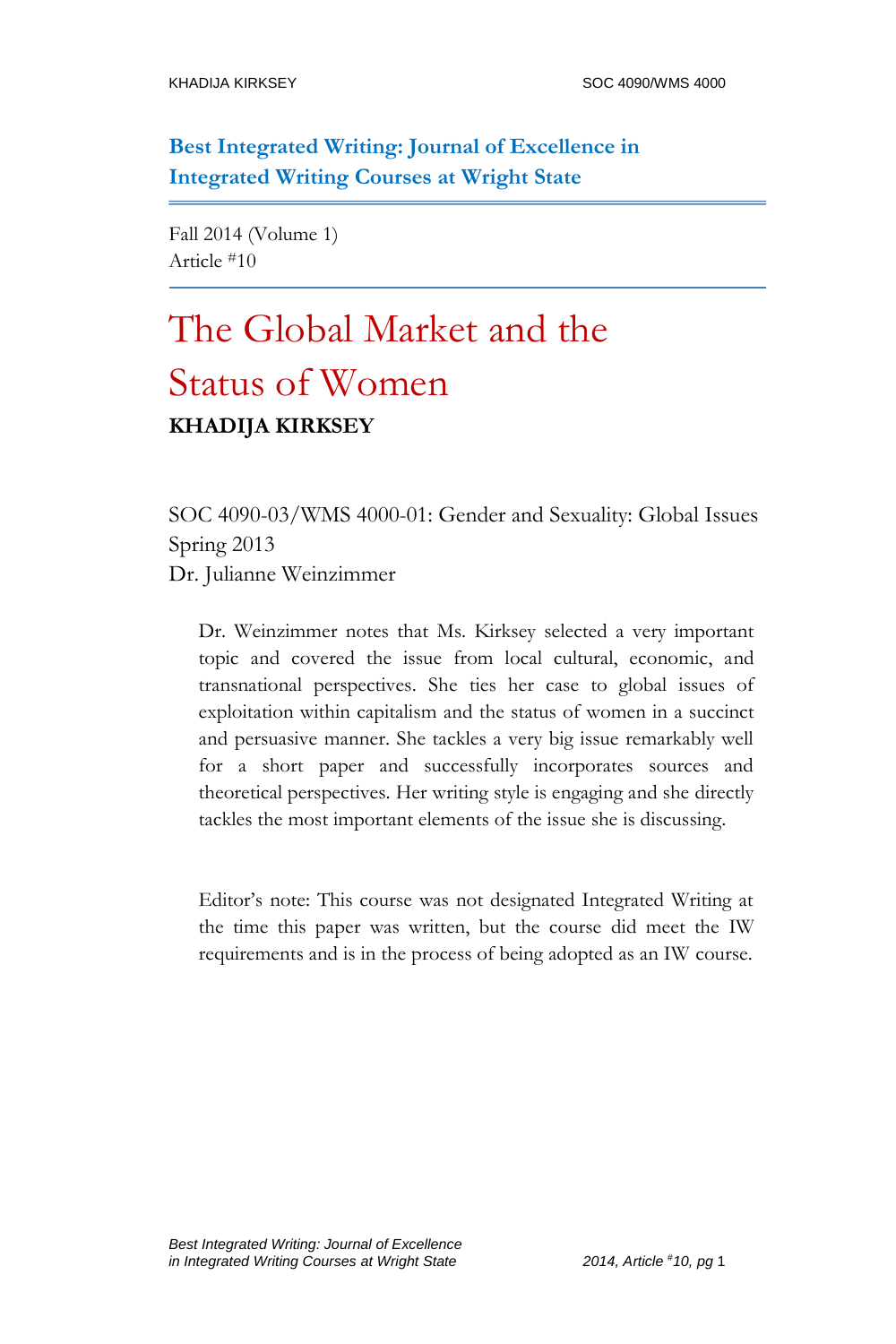The global market has afforded many individuals opportunities for employment that would have otherwise not existed. Women, in particular, have been affected by globalization and the spread of the capitalist model as factory jobs have become increasingly available. Although a factory job is a form of employment, these women are exploited by the system and often do not have the resources to receive fair treatment and establish autonomy. Operating within the framework of feminism and human rights advocacy, this paper will analyze the status of Indian women who work in textile factories. It shall address the question of how lower-caste Indian women are oppressed by the current economic model and what options are available to eradicate this injustice.

In order to fully consider the topic of the exploitation of Indian women who work in the textile industry, the factors of gender and power within the Indian culture must be discussed. As in many counties where a patriarchal system is established, women in India are not perceived to be citizens by their own existence. In the current social and economic environment, a woman exists through her relationship to men. Similarly, a woman's value is dictated by how much money she can bring into a union with a man. This is efficiently illustrated in Linda Stone and Caroline James's article "Dowry, Bride-Burning and Female Power," which addresses how the dowry system (the exchange of commercial goods from the bride to the groom) is unlawfully still in practice and the bride-burnings that occur when women are perceived to be economic burdens to men and their families.

According to Stone and James, the dowry system was first established to "perpetuate [the] divisions [between status groups] over the generations to ensure that control over property remained within the…group[s]" (309). The authors argue the dowry system is inextricable from the class system and therefore the subordination of lower socioeconomic groups by higher ones (Stone and James 309). The dowry system is often used by men to facilitate "hypergamy," or marrying someone of equal or greater status to ascend the social ladder. The results are fatal for the bride if the groom does not feel sufficiently compensated: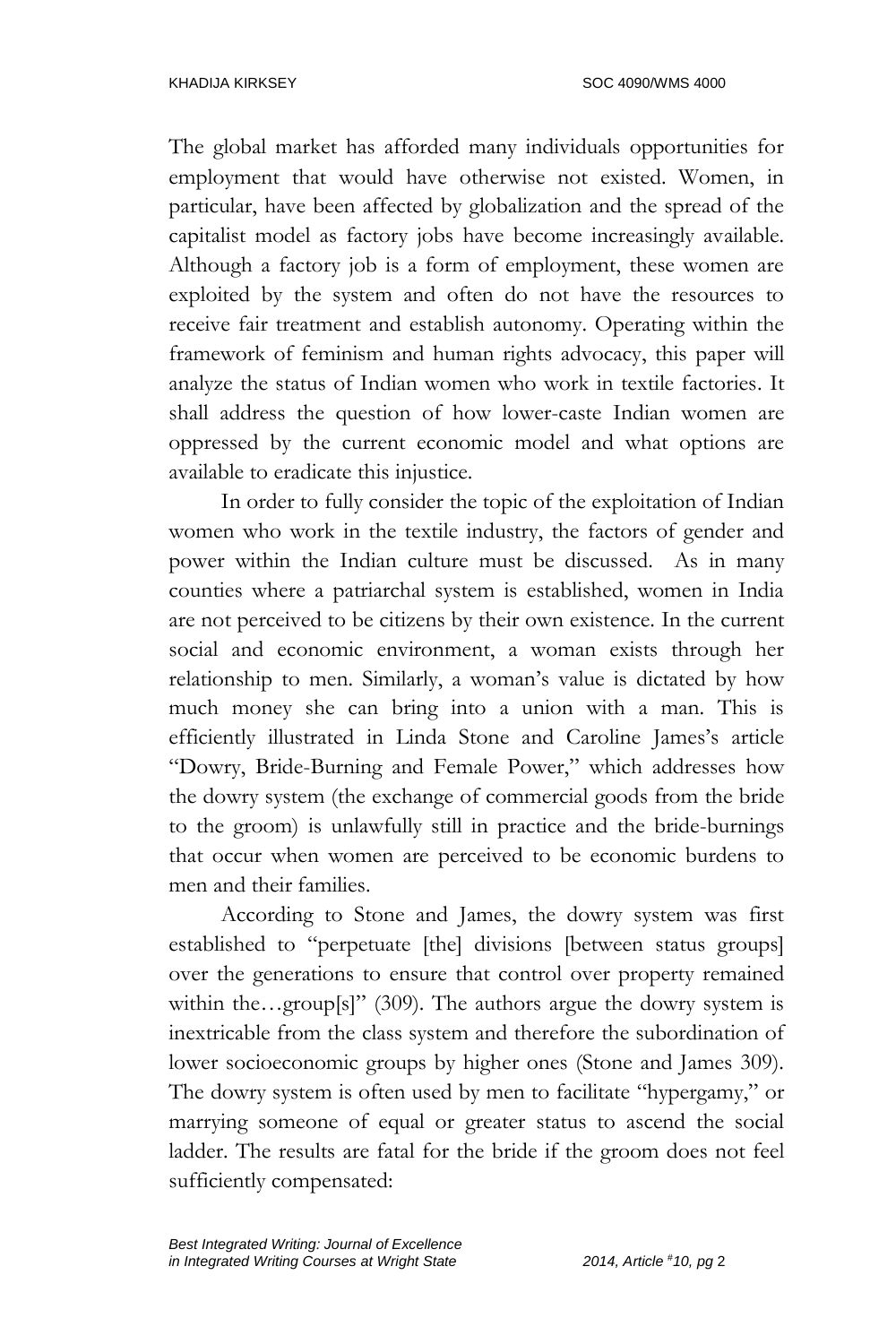A new bride is harassed and criticized for the pitiful dowry she has brought. She is encouraged to wrangle more and more from her family, yet her in-laws remain unsatisfied until, at some point, the situation explodes into an attempt on her life…The most common means of murder is soaking the bride in kerosene and setting her aflame [thus, bride-burning]. (Stone and James 311-2)

The phenomenon of the dowry system and bride-burning also exists because women are socially viewed as worthless, burdensome beings that must redeem themselves through monetary and/or economic gain. In this way, it becomes apparent that women in India have been commoditized, therefore exploited. Women are dehumanized through this process.

In a similar way, Indian women who work are not free of exploitation. A description of the economic progress of India will provide contextual information for understanding the status of women in India.

India is a blossoming economic power in today's global market. Beginning in the 1990s, India's economic liberation hurtled the country to the forefront of economic development by way of "industrial deregulation, privatization of state-owned enterprises, and reduced controls on foreign trade and investment" (Central Intelligence Agency). The Indian textile industry and how it operates in the global economy is a prime example of how the elements of the country's development have created a social environment that is harmful to the lower-caste women.

The majority of workers in India's textile industry are women. In a report by Corporate Catalyst India, it is stated that "the Indian textile industry contributes about 14 per cent to industrial production, 4 per cent to the country's gross domestic product (GDP), and 17 per cent to the country's export earnings" ("A Brief Report on Textile Industry in India"). The companies who request the materials these factories produce are typically transnational corporations – especially corporations that are headquartered in the United States of America, Canada, and Europe. Therefore, the textile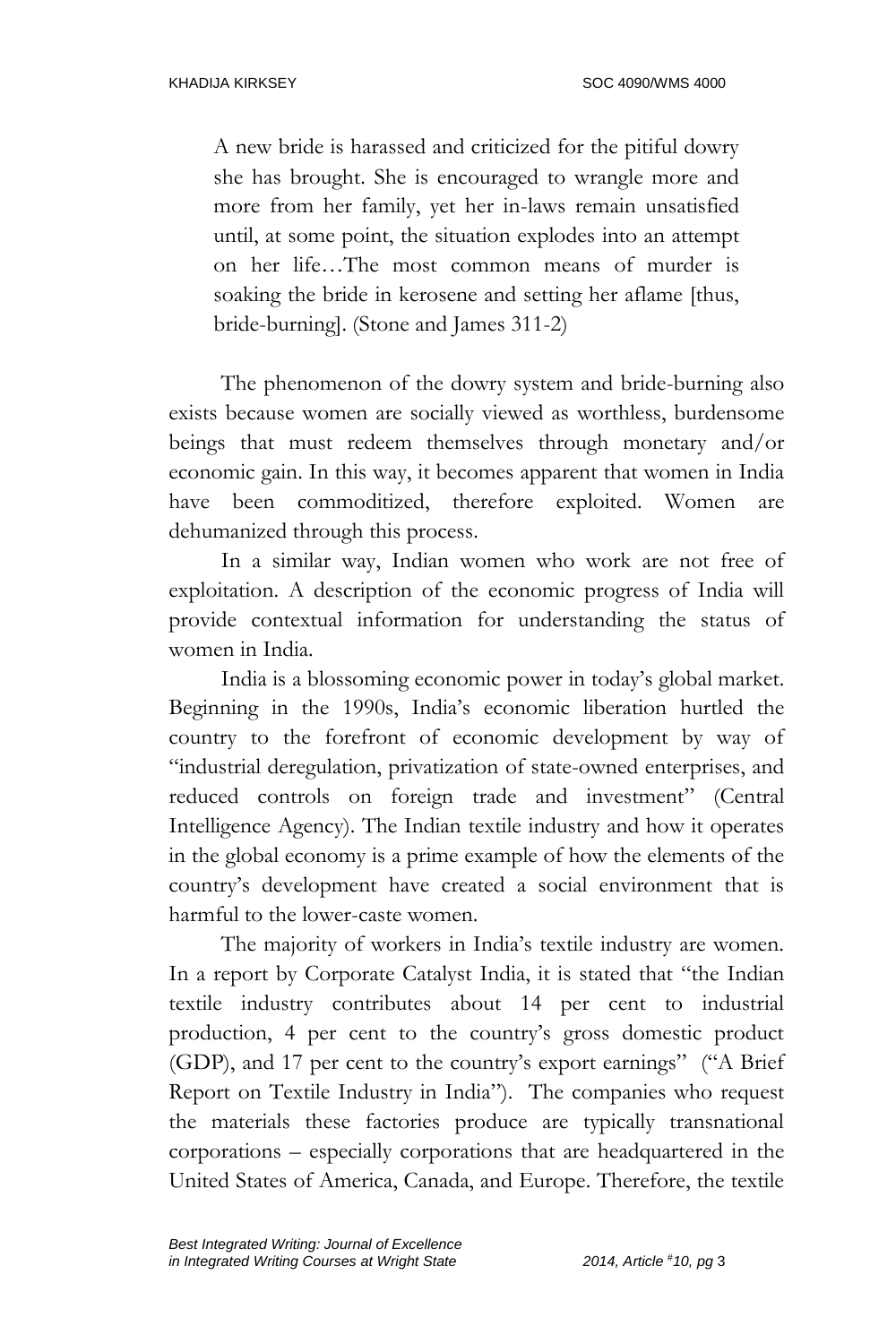industry in India is the country's most lucrative source of earnings from international trade. Because the Indian textile business operates within the global capital model, it is spurred by the principles of supply-and-demand and fueled by the exploitation of a gender and socioeconomic minority group – lower-caste women.

The conditions that these women face are long work hours, no breaks, verbal and physical abuse, and sexual harassment. In the article "Neither 'Woman' or 'Worker'? Narrative, Identity, and Subjectivity in the Life Story of an Indian Factory Worker," University of Michigan's Jayati Lal utilizes the narrative of a woman factory-worker, Rani, to demonstrate the complexities of the intersectionality of an Indian woman's caste and gender within the social sphere. Rani describes to the author the contrasting environments of a textile factory and a factory that assembles televisions, the latter in which she works. Rani vehemently asserts that she would not choose to work in the textile factory because of the harassment that a woman may be subject to

[I]n export work [textiles] there are no obstructions to this sort of behavior [harassment]. Over there, there are so many tailors…who are like that and who speak like that…There is a big different in the two [industries. In garments] – the [tailors] are such that…they do things to girls, they seduce...them... they will trick many girls. (Lal 4)

Not only must the women who work in textile factories endure harassment, the women also find their personal schedules ignored when they are required, "often without advance notice" to report for "night-shift duty" (Lal 3). This is a cause for questioning the morality of the women who work in the factories because the managers (who act more as overseers) are typically men (Lal 4). This serves only to exacerbate the social injustices that lower-caste women who work in the textile factories endure. As women they are chastised because they exist, as workers they are criminalized when they must report at night, and as members of a lower caste they are compelled to work so that they and their families may survive. It should be noted that the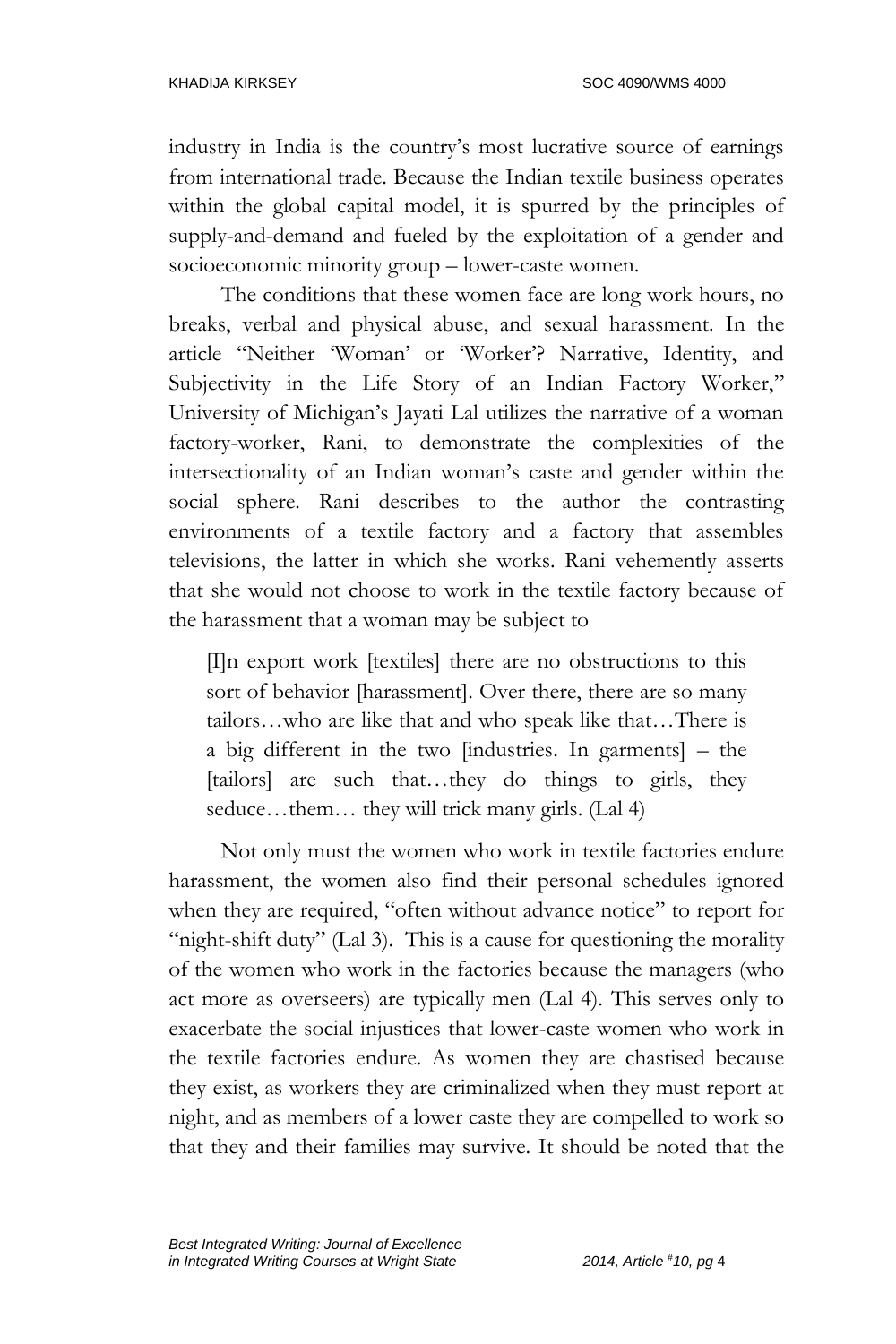exploitation of women within the Indian garment-producing system is not accidental.

The inferior status and desperation of the women factory workers coincide with the women's acceptance of insufficient work conditions and pay: "women workers had lower reservation wages than their male counterparts, were more willing to accept longer hours and unpleasant and often unhealthy or hazardous factory conditions, typically did not unionize or engage in other forms of collective bargaining to improve conditions" (Ghosh 18). In consequence, it is evident that hiring women to work in textile factories is a conscious decision that is premeditated by the factory owners and/or managers. As previously stated, these factories operate within the global capitalist economy; therefore, as long as the demand for the supplies continues, these factories and the conditions under which these women work will continue.

There are two methods by which the conditions under which women textile factory workers can be ameliorated and their exploitation eradicated: the establishment of international laws/regulations, or an emphasis on consumer responsibility. It would be more beneficial if the two were enacted simultaneously; however, if only one came to pass that would still provide progress.

The issue of the exploitation of women workers exists on a transnational level; thus, it should be addressed with international policy.

Demanding that Indian women unify in the fight for the procurement of their rights is far-fetched and insensitive, for the social conditions in which these women live is precarious and the source(s) of the issue (primarily patriarchy) is rooted deep within the history of the country. Yes, it would be challenging to encourage the women to unionize their work environments, for many of them are in economic situations where they could not risk unemployment. This is illustrated by Rani's response to being asked about a union that is rumored to have begun formation at the company where she works, Telco: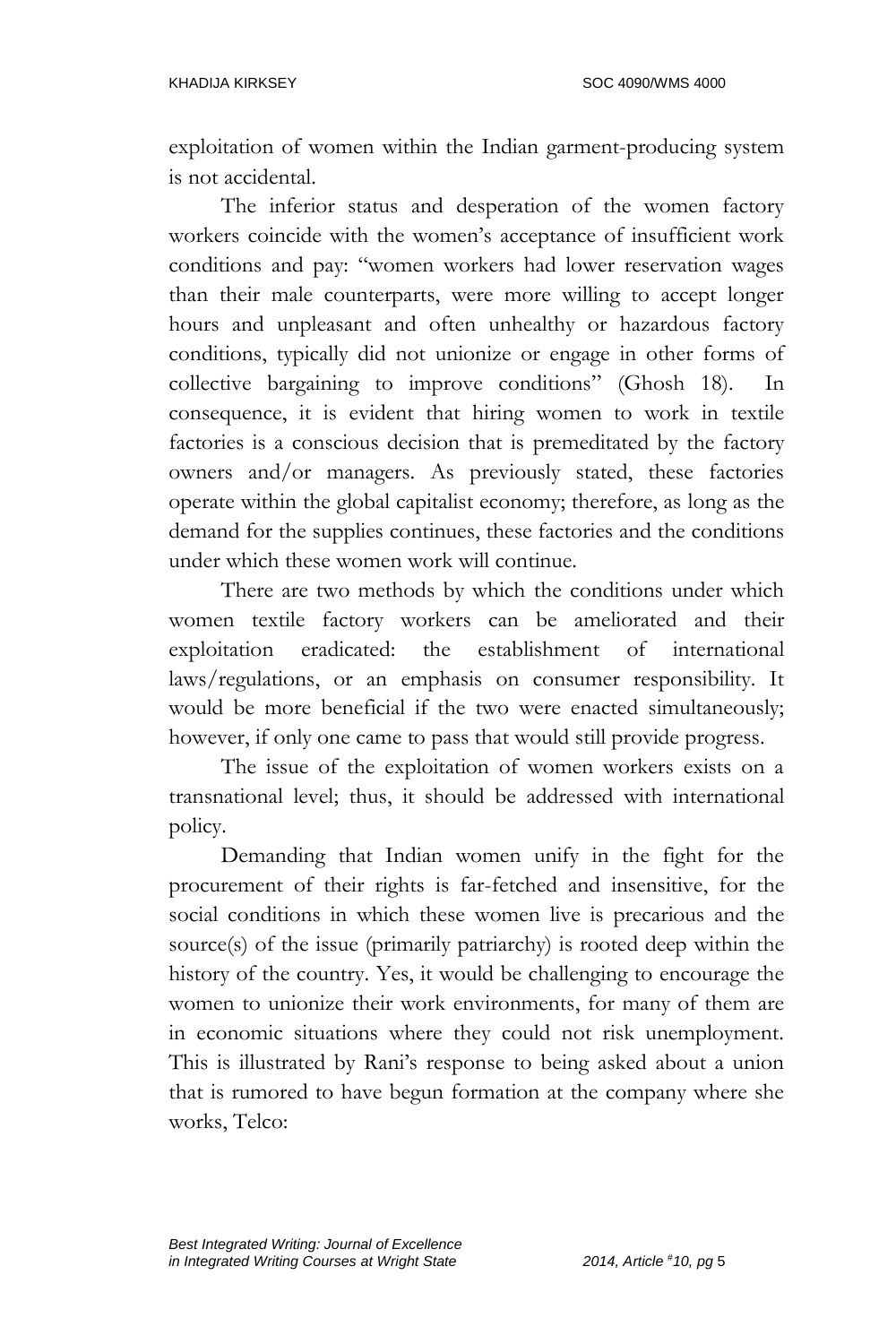No, I have nothing to do with unions, I don't go to unions. I don't like it. There was talk of a union forming at Telco, but I was not a part of it. My brother was also not a part of it. There was an advantage to getting a union, but the company was not going to let them bring in the union at any cost. They [the organizers] could never win against…the others…[T]hey dismissed a lot of people *…*because of this very matter? So what's the benefit? Did they get anything from this? No... (Lal 7)

Rani's narrative efficiently portrays the sentiments of most women workers: they are aware of the injustices of the system, yet they are too afraid and have too much need to risk losing their employ. Therefore, international policy that outlines the responsibilities of the owners of the factories in "lesser-developed countries" to provide materials that have been produced in nonoppressive environments should be established (Batenkas 309). Similarly, the law should state that "multinational enterprises" should not have demands that may motivate the owners to exploit the workers so that they may receive a profit (Batenkas 309). This is hard to achieve due to the inherently exploitative nature of capitalism.

Thus, the answer to ameliorating the social and occupational environments of working Indian women may, in fact, lie in the hands of the consumer: The decisions of consumers immediately affect the producer. If there appears to be a profitable audience for an item, then production shall continue and/or increase; if there is no audience, there is no profit. Consequently, there is no production and, in turn, no women to exploit.

Indeed, consumer protest cannot be the solution for ending the mistreatment of women factory workers – no, it will only serve as the catalyst. Naturally, the ethical treatment of women who work in factories is not solely the responsibility of consumers, and international corporations are not the only ones to blame. That is why a multifaceted approach to embettering the work conditions of lower-caste, textile factory workers is needed. There is, however, one final thing to consider: As Dr. Julianne Weinzimmer of Wright State